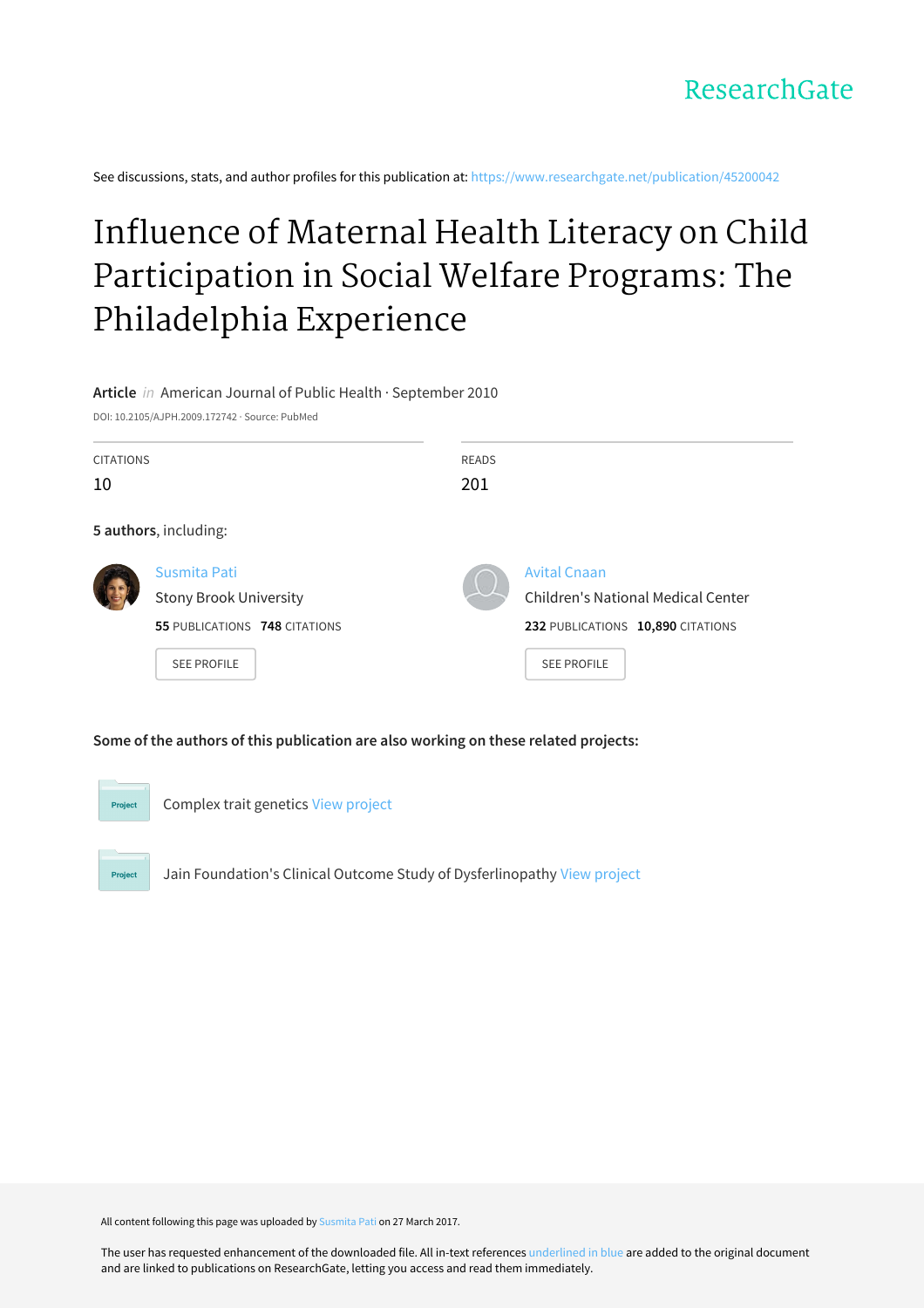## Influence of Maternal Health Literacy on Child Participation in Social Welfare Programs: The Philadelphia Experience

[Susmita Pati](https://www.researchgate.net/profile/Susmita_Pati?el=1_x_100&enrichId=rgreq-d3abe1bf50bacb4cbb3de56f2bb2121d-XXX&enrichSource=Y292ZXJQYWdlOzQ1MjAwMDQyO0FTOjEwMjAxMDUwNjQ0ODkwMEAxNDAxMzMyNjA4MzQz), MD, MPH, Zeinab Mohamad, MS, [Avital Cnaan](https://www.researchgate.net/profile/Avital_Cnaan?el=1_x_100&enrichId=rgreq-d3abe1bf50bacb4cbb3de56f2bb2121d-XXX&enrichSource=Y292ZXJQYWdlOzQ1MjAwMDQyO0FTOjEwMjAxMDUwNjQ0ODkwMEAxNDAxMzMyNjA4MzQz), PhD, Jane Kavanagh, BA, and Judy A. Shea, PhD

We examined the influence of maternal health literacy on child participation in social welfare programs. In this cohort, 20% of the mothers had inadequate or marginal health literacy. Initially, more than 50% of the families participated in Temporary Assistance for Needy Families (TANF), the Food Stamp Program, and Special Supplemental Nutrition Program for Women, Infants, and Children, whereas fewer than 15% received child care subsidies or public housing. In multivariate regression, TANF participation was more than twice as common among children whose mothers had adequate health literacy compared with children whose mothers had inadequate health literacy. (Am J Public Health. Published online ahead of print July 15, 2010: e1–e4. doi:10. 2105/AJPH.2009.172742)

Reports have documented underenrollment in public programs known to improve child health (e.g., food or cash assistance, housing).<sup>1–8</sup> Although the mechanisms underlying this phenomenon are complex, one possible explanation is that participation is hampered by the literacy demands of the application process. Low health literacy (''an individual's ability to read, understand and use healthcare information to make decisions and follow instructions for treatment"<sup>9</sup>) affects more than 90 million American adults (approximately 20% of the adult population).10 In a prospective, longitudinal cohort study of Medicaid-eligible mothers and infants, we

hypothesized that mothers with adequate health literacy would be more likely than those with inadequate health literacy to participate in public programs.

#### **METHODS**

We analyzed data from the Health Insurance Improvement Project, $11,12$  a prospective cohort study of Medicaid-eligible mothers and their infants. Between June 2005 and August 2006, mother-infant dyads were recruited from a large Philadelphia, Pennsylvania, hospital's postpartum wards. Inclusion criteria were maternal Medicaid eligibility and maternal English proficiency. Exclusion criteria were gestational age younger than 36 weeks, birth weight less than 2500 g, and infants entering foster care or adoption.

Primary outcomes were self-reported participation in 5 social welfare programs: (1) Temporary Assistance for Needy Families (TANF); (2) Food Stamp Program; (3) Special Supplemental Nutrition Program for Women, Infants, and Children (WIC); (4) child care subsidies, and (5) public housing, measured with survey items adapted from the National Health Interview Survey. Covariates included child's sex and birth order; maternal age, education, marital status, and employment status; and household income. Maternal health literacy was measured with the shortform Test of Functional Health Literacy in Adults. Scores range from 0 to 36 and are categorized as follows: 16 or lower (limited); 17 to 22 (marginal); and 23 or higher  $(adequate).$ <sup>13,14</sup>

We used the  $\chi^2$  test to compare the rate of participation in each social welfare program among the literacy levels. We used best subsets multivariate logistic regression to estimate the relation between maternal health literacy and program participation. We assessed associations between explanatory variables to exclude multicollinearity.

#### RESULTS

Our study enrolled 744 participants (53.3% of eligible mother–infant dyads). No significant or clinically relevant differences were seen between participants and nonparticipants.

Analytic sample sizes were 626 (of 744) at birth and 499 (of 580) at 6 months.

At baseline,  $8\%$  had inadequate  $(n=50)$ and  $12\%$  had marginal (n=75) health literacy. Most mothers were African American (80%), were single (87%), had more than 1 child (63%), and had annual household incomes lower than \$12000 (77%). No significant differences in health literacy were related to race/ethnicity  $(P=16)$ , marital status ( $P = .2$ ), income ( $P = .44$ ), or employment status ( $P = .26$ ). Health literacy was related to education  $(P=.004; 38%$  with inadequate health literacy had an education beyond high school) and number of children  $(P=.019)$ .

At birth, more than half of the families participated in TANF, the Food Stamp Program, or WIC, and fewer than 15% received child care benefits or public housing (Table 1). At birth and 6 months, children whose mothers had adequate or marginal health literacy were more likely  $(P<.05)$  to receive TANF. At birth, children of mothers with adequate or marginal health literacy were more likely to receive food stamps. No significant differences in participation in WIC, child care, or housing were related to health literacy levels.

In multivariate analysis (Table 2), children whose mothers had adequate or marginal health literacy were more than twice as likely to participate in TANF as were children whose mothers had inadequate health literacy at baseline and 6 months. Other significant predictors were number of children, income, and age. For food stamps participation, the association with maternal health literacy at birth was not statistically significant.

#### **DISCUSSION**

To our knowledge, our study is the first to examine the relation of maternal health literacy to public program participation. We found that mothers with poor health literacy were much less likely to receive TANF than were mothers with adequate health literacy. We also found that although maternal education and health literacy were highly correlated, maternal education was not distinctly associated with participation in any of the social welfare programs examined. Programs with streamlined institutionalized enrollment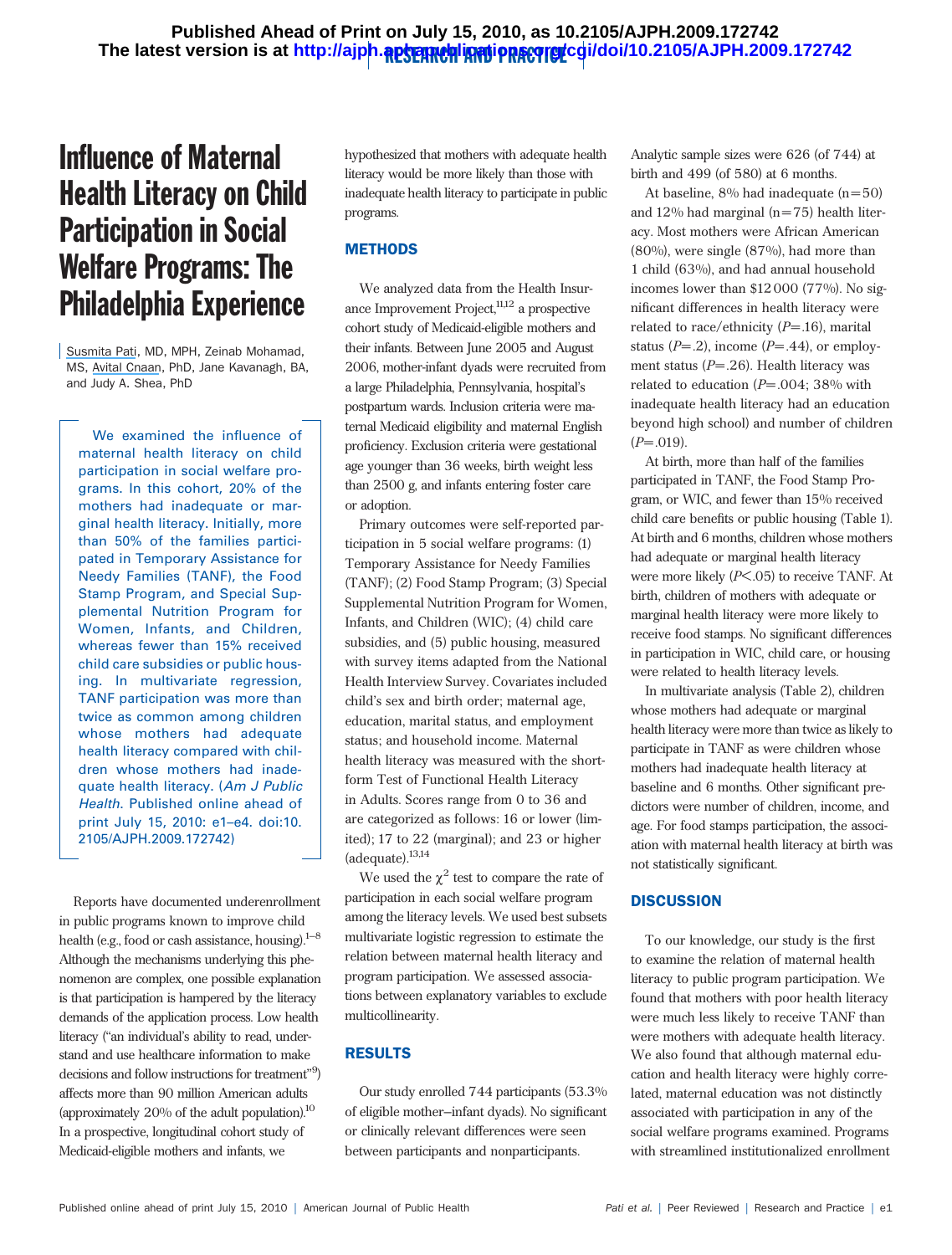## RESEARCH AND PRACTICE

|             |                          | Birth $(n = 626)$        | 6 Months ( $n = 499$ ) |          |                |                          |                          |          |          |     |
|-------------|--------------------------|--------------------------|------------------------|----------|----------------|--------------------------|--------------------------|----------|----------|-----|
|             |                          | Health Literacy, No. (%) |                        |          |                |                          | Health Literacy, No. (%) |          |          |     |
|             | Overall Participation, % | Inadequate               | Marginal               | Adequate | P <sup>a</sup> | Overall Participation, % | Inadequate               | Marginal | Adequate | pa  |
| <b>TANF</b> | 52                       | 17 (34)                  | 44 (59)                | 266 (53) | .018           | 55                       | 15 (36)                  | 38 (62)  | 206 (55) | .03 |
| Food Stamps | 65                       | 23 (46)                  | 50 (67)                | 333 (67) | .01            | 71                       | 26 (59)                  | 43 (71)  | 272 (72) | .19 |
| <b>WIC</b>  | 66                       | 35(70)                   | 48 (64)                | 330 (66) | .78            | 93                       | 43 (98)                  | 57 (93)  | 345 (92) | .35 |
| Child care  | 12                       | 6(12)                    | 6(8)                   | 65 (13)  | .47            | 29                       | 8(18)                    | 24 (39)  | 108 (29) | .06 |
| Housing     | 11                       | 6(12)                    | 8(11)                  | 55(11)   | .97            | 14                       | 6(14)                    | 9(15)    | 53 (14)  | .99 |

#### TABLE 1—Maternal Health Literacy and Participation in Social Welfare Programs: The Health Insurance Improvement Project, June 2005–August 2006

Note. TANF = Temporary Assistance for Needy Families: WIC = Special Supplemental Nutrition Program for Women, Infants, and Children. Analytic samples were 626 (of 744) at birth and 499 (of 744) at 6 months. No significant differences were found in the distribution of demographic variables (infant birth weight, maternal age, maternal birth country, maternal education, maternal employment) between the analytic sample and the full cohort (data not shown).

<sup>a</sup>P value for the  $\chi^2$  test of association between maternal health literacy and participation in social welfare programs. All analyses were conducted with SAS (Version 9.1.3; SAS Institute Inc, Cary, NC).

protocols, such as WIC, also appear to have much higher enrollment rates than do those with more complex and fragmented procedures.

These results had some caveats. First, generalizability is limited by the study population composition and single location. Second, selfreported data about public program participation are subject to recall bias. Third, only 53% of the eligible mothers participated; this could result in selection bias. Fourth, we did not analyze the literacy demands of the application process. Fifth, we chose a health literacy measure, which is correlated with but not the same as a more general literacy assessment.<sup>10</sup> Finally, we examined participation at birth and at 6 months of age; multisite observation over a longer period is likely to contribute additional

information to assist policymakers in program development.

Our findings indicated that systematic changes in enrollment procedures can be made to promote participation in public programs that benefit children. Initiatives to increase enrollment in public programs might focus on simplifying procedures, whereas welfare-towork evaluations may focus on promoting

#### TABLE 2—Multivariate Logistic Regression Results Showing Influence of Maternal Health Literacy on TANF and Food Stamp Program Participation at Birth and 6 Months: The Health Insurance Improvement Project, June 2005–August 2006

|                          |                        | TANF   | Food Stamps          |        |                       |      |                       |      |
|--------------------------|------------------------|--------|----------------------|--------|-----------------------|------|-----------------------|------|
|                          | Baseline ( $n = 626$ ) |        | 6 Months $(n = 499)$ |        | Baseline $(n = 590)$  |      | 6 Months $(n = 472)$  |      |
|                          | OR (95% CI)            | P      | OR (95% CI)          | P      | OR (95% CI)           | P    | OR (95% CI)           | P    |
| Maternal health literacy |                        |        |                      |        |                       |      |                       |      |
| Inadequate               | 1.00                   |        | 1.00                 |        | 1.00                  |      | 1.00                  |      |
| Marginal                 | 2.41 (1.04, 5.61)      | .04    | $2.61$ (0.96, 7.11)  | .06    | $2.13$ (0.89, 5.08)   | .09  | $1.59$ (0.60, 4.23)   | .35  |
| Adequate                 | 2.18 (1.09, 4.35)      | .03    | 3.04 (1.35, 6.84)    | .008   | 1.95(0.97, 3.92)      | .06  | $1.72$ (0.78, 3.77)   | .18  |
| Maternal age, y          |                        |        |                      |        |                       |      |                       |      |
| $\leq$ 20                | 1.00                   |        | 1.00                 |        | 1.00                  |      | 1.00                  |      |
| $21 - 24$                | 1.36 (0.80, 2.33)      | .26    | 4.22 (2.11, 8.44)    | < .001 | $1.63$ (0.94, 2.83)   | .08  | 1.37 (0.74, 2.54)     | .31  |
| $25 - 29$                | $1.10$ (0.55, 2.21)    | .80    | 3.13(1.29, 7.62)     | .01    | 2.13(1.00, 4.55)      | .05  | $0.92$ (0.38, 2.23)   | .86  |
| $30 - 34$                | $0.59$ $(0.25, 1.40)$  | .23    | 2.49 (0.79, 7.85)    | .12    | $0.86$ $(0.35, 2.11)$ | .74  | $0.50$ $(0.17, 1.48)$ | .21  |
| $\geq$ 35                | $0.08$ $(0.02, 0.41)$  | .003   | 1.57 (0.36, 6.79)    | .55    | 0.37(0.12, 1.15)      | .09  | $0.24$ (0.06, 0.93)   | .04  |
| Income, \$               |                        |        |                      |        |                       |      |                       |      |
| $<$ 250/mo               | 1.00                   |        | 1.00                 |        | 1.00                  |      | 1.00                  |      |
| 251-500/mo               | 1.43 (0.86, 2.37)      | .16    | 1.04(0.55, 2.00)     | .9     | $1.18$ (0.68, 2.03)   | .56  | $2.76$ (1.35, 5.65)   | .005 |
| 501-999/mo               | $0.62$ (0.36, 1.07)    | .09    | $0.29$ (0.14, 0.59)  | .001   | $0.79$ (0.43, 1.42)   | .42  | $1.32$ (0.66, 2.66)   | .44  |
| 1000-1499/mo             | $0.17$ (0.08, 0.36)    | < .001 | $0.11$ (0.04, 0.27)  | < .001 | $0.31$ (0.15, 0.64)   | .001 | $0.68$ (0.28, 1.62)   | .38  |
| $>1500/m$ o              | 0.20(0.10, 0.41)       | < .001 | $0.07$ (0.03, 0.17)  | < .001 | $0.28$ (0.14, 0.57)   | .001 | 0.49(0.22, 1.11)      | .09  |

Continued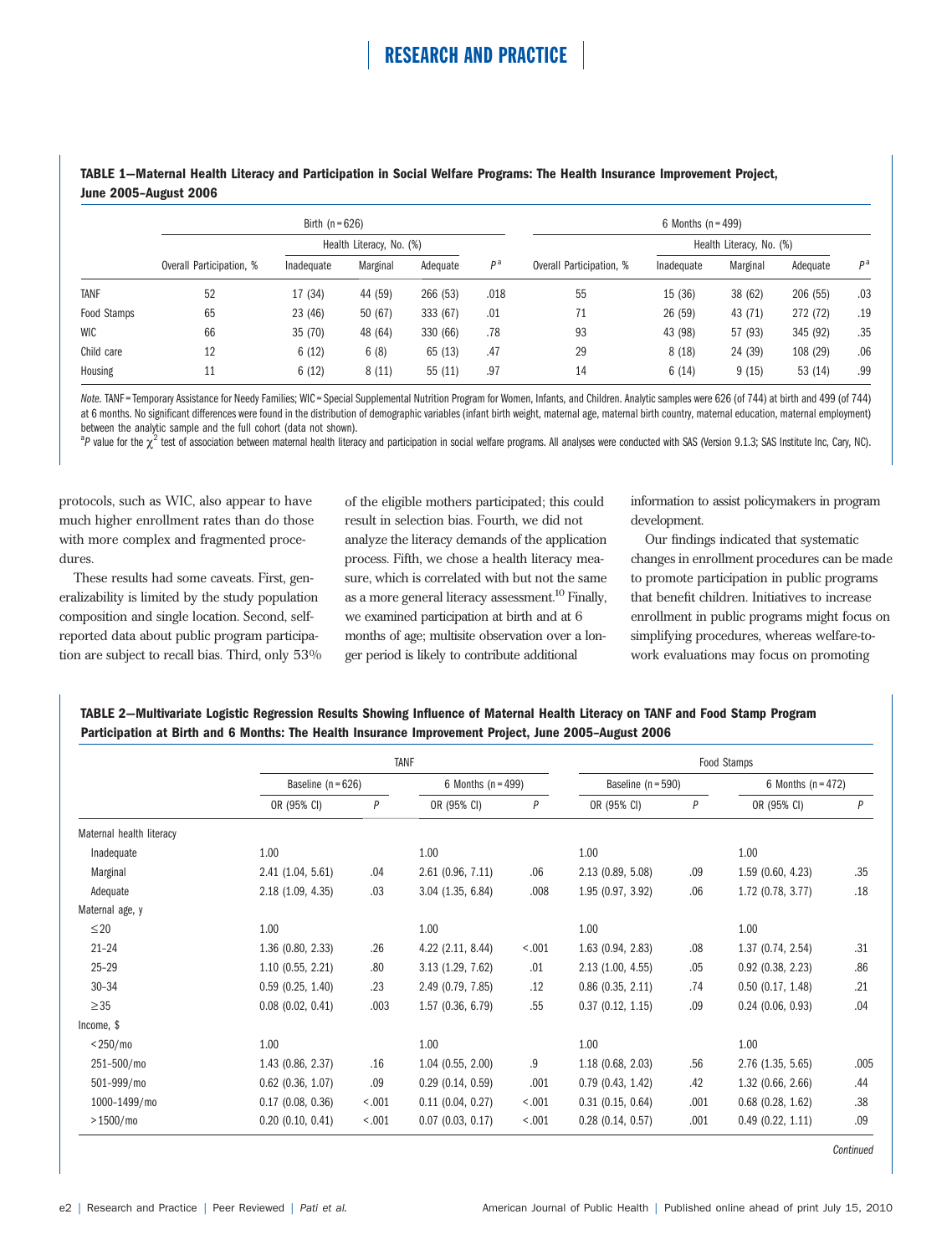#### TABLE 2—Continued

| No. of children                              |                       |          |                       |          |                       |        |                     |          |
|----------------------------------------------|-----------------------|----------|-----------------------|----------|-----------------------|--------|---------------------|----------|
| 1                                            | 1.00                  |          | 1.00                  |          | 1.00                  |        | 1.00                |          |
| $\overline{2}$                               | $1.65$ (1.02, 2.67)   | .04      | 1.33 (0.74, 2.38)     | .34      | 2.10(1.29, 3.41)      | .003   | 2.90(1.61, 5.19)    | < .001   |
| $\geq$ 3                                     | 3.05 (1.78, 5.22)     | < .001   | 2.62 (1.36, 5.04)     | .004     | 5.53 (3.07, 9.96)     | < .001 | 9.37 (4.44, 19.77)  | < .001   |
| Education                                    |                       |          |                       |          |                       |        |                     |          |
| Less than high school                        | 1.00                  |          | 1.00                  |          | 1.00                  |        | 1.00                |          |
| High school                                  | $0.81$ (0.49, 1.34)   | .41      | $0.67$ $(0.35, 1.29)$ | .23      | $0.72$ (0.43, 1.23)   | .23    | $1.00$ (0.52, 1.92) | .99      |
| High school or greater                       | $0.80$ $(0.49, 1.29)$ | .36      | $0.42$ (0.22, 0.77)   | .006     | $0.89$ $(0.53, 1.50)$ | .66    | $0.74$ (0.39, 1.39) | .35      |
| Race                                         |                       |          |                       |          |                       |        |                     |          |
| Black                                        | .                     | $\cdots$ | 1.00                  |          | $\cdots$              | .      | 1.00                | $\cdots$ |
| Other                                        | .                     | $\cdots$ | $0.44$ (0.23, 0.84)   | .01      | $0.62$ (0.38, 1.02)   | .06    | $0.53$ (0.29, 0.99) | .05      |
| Employment                                   |                       |          |                       |          |                       |        |                     |          |
| Student                                      | .                     | $\ldots$ | 1.00                  |          | $\cdots$              | .      | .                   | .        |
| Full time                                    | .                     | $\cdots$ | 1.49 (0.78, 2.84)     | .23      | $\cdots$              | .      | $\cdots$            | .        |
| Unemployed, looking for work                 | .                     | $\cdots$ | $0.66$ $(0.27, 1.59)$ | .35      | $\cdots$              | .      | $\cdots$            | $\cdots$ |
| Unemployed, not looking for work             | .                     | $\ldots$ | 2.39 (0.96, 5.92)     | .06      | $\cdots$              | .      | $\cdots$            | $\cdots$ |
| <b>Missing</b>                               | .                     | .        | $0.60$ $(0.30, 1.21)$ | .15      | $\cdots$              | .      | $\cdots$            | $\cdots$ |
| Baseline housing situation                   |                       |          |                       |          |                       |        |                     |          |
| Living alone<br>.                            |                       | $\cdots$ | $\cdots$              | .        | 1.00                  |        | 1.00                |          |
| Living with friends or relatives<br>$\cdots$ |                       | .        | $\cdots$              | $\cdots$ | $0.71$ (0.46, 1.10)   | .12    | $0.68$ (0.39, 1.17) | .16      |

Note. OR = odds ratio; CI = confidence interval; TANF = Temporary Assistance for Needy Families. Multivariate logistic regression was performed to obtain the best estimate of the relation between maternal health literacy and participation with a best subsets approach to arrive at final models separately for birth and 6 months of age. Analytic samples for TANF participation were 626 (of 744) at birth and 499 (of 744) at 6 months; for Food Stamp Program participation, samples were 590 (of 744) at birth and 472 (of 744) at 6 months. No significant differences were found in the distribution of demographic variables (infant birth weight, maternal age, maternal birth country, maternal education, maternal employment) between the analytic samples and the full cohort (data not shown). ORs present estimates for all predictors included in each of the 4 best models. Associations between explanatory variables were assessed to exclude multicollinearity. Although health literacy was related to maternal education, 38% of the mothers with inadequate health literacy had an education greater than high school. Although income and employment were significantly related  $(P < .001)$ , they were not collinear, and both contributed to the model. All analyses were conducted with SAS (Version 9.1.3; SAS Institute Inc, Cary, NC).

educational attainment. Further research into solution-oriented approaches to these problems is warranted.  $\blacksquare$ 

#### About the Authors

Susmita Pati and Judy A. Shea are with the Leonard Davis Institute of Health Economics, University of Pennsylvania, Philadelphia, the Center for Clinical Epidemiology and Biostatistics, University of Pennsylvania, Philadelphia, and the School of Medicine at the University of Pennsylvania, Philadelphia. Susmita Pati, Zeinab Mohamad, and Jane Kavanagh are with the Children's Hospital of Philadelphia, Philadelphia. At the time of the study, Avital Cnaan was with the Center for Clinical Epidemiology and Biostatistics, University of Pennsylvania, Philadelphia.

Correspondence should be sent to Susmita Pati, MD, MPH, The Children's Hospital of Philadelphia-North, Room 1534, 34th and Civic Center Blvd, Philadelphia, PA 19104 (e-mail: pati@e-mail.chop.edu). Reprints can be ordered at http://www.ajph.org by clicking the ''Reprints/ Eprints'' link.

This article was accepted January 3, 2010.

#### **Contributors**

S. Pati led the conceptualization, design, and implementation of the study; wrote the brief; and revised subsequent drafts. Z. Mohamad and A. Cnaan conducted the analyses, helped implement the study, and helped write the draft of the brief. J. Kavanagh helped implement the study, helped interpret the results, and provided critical revision of the brief. J. A. Shea helped interpret the results and provided critical revision of the brief. All authors helped interpret findings and reviewed drafts of the brief.

#### **Acknowledgments**

Funding for this study was provided by the Eunice Kennedy Shriver National Institute of Child Health and Human Development (grants K23HD047655 and R03HD0536363).

We gratefully acknowledge the investigators, staff, and participants of the Health Insurance Improvement Project for their commitment to the success of this project.

#### Human Participant Protection

All study activities were approved by the institutional review boards at the Children's Hospital of Philadelphia and the University of Pennsylvania. Participants provided written consent and were remunerated according to the study protocol.

#### **References**

1. [The National WIC Evaluation: An Evaluation of the](https://www.researchgate.net/publication/19754963_The_National_WIC_Evaluation_evaluation_of_the_Special_Supplemental_Food_Program_for_Women_Infants_and_Children_VI_Study_of_infants_and_children?el=1_x_8&enrichId=rgreq-d3abe1bf50bacb4cbb3de56f2bb2121d-XXX&enrichSource=Y292ZXJQYWdlOzQ1MjAwMDQyO0FTOjEwMjAxMDUwNjQ0ODkwMEAxNDAxMzMyNjA4MzQz) [Special Supplemental Food Program for Women, Infants,](https://www.researchgate.net/publication/19754963_The_National_WIC_Evaluation_evaluation_of_the_Special_Supplemental_Food_Program_for_Women_Infants_and_Children_VI_Study_of_infants_and_children?el=1_x_8&enrichId=rgreq-d3abe1bf50bacb4cbb3de56f2bb2121d-XXX&enrichSource=Y292ZXJQYWdlOzQ1MjAwMDQyO0FTOjEwMjAxMDUwNjQ0ODkwMEAxNDAxMzMyNjA4MzQz) and Children[. Vol 1: Summary. Alexandria, Va: US](https://www.researchgate.net/publication/19754963_The_National_WIC_Evaluation_evaluation_of_the_Special_Supplemental_Food_Program_for_Women_Infants_and_Children_VI_Study_of_infants_and_children?el=1_x_8&enrichId=rgreq-d3abe1bf50bacb4cbb3de56f2bb2121d-XXX&enrichSource=Y292ZXJQYWdlOzQ1MjAwMDQyO0FTOjEwMjAxMDUwNjQ0ODkwMEAxNDAxMzMyNjA4MzQz) [Department of Agriculture Food and Nutrition Service;](https://www.researchgate.net/publication/19754963_The_National_WIC_Evaluation_evaluation_of_the_Special_Supplemental_Food_Program_for_Women_Infants_and_Children_VI_Study_of_infants_and_children?el=1_x_8&enrichId=rgreq-d3abe1bf50bacb4cbb3de56f2bb2121d-XXX&enrichSource=Y292ZXJQYWdlOzQ1MjAwMDQyO0FTOjEwMjAxMDUwNjQ0ODkwMEAxNDAxMzMyNjA4MzQz) [1987.](https://www.researchgate.net/publication/19754963_The_National_WIC_Evaluation_evaluation_of_the_Special_Supplemental_Food_Program_for_Women_Infants_and_Children_VI_Study_of_infants_and_children?el=1_x_8&enrichId=rgreq-d3abe1bf50bacb4cbb3de56f2bb2121d-XXX&enrichSource=Y292ZXJQYWdlOzQ1MjAwMDQyO0FTOjEwMjAxMDUwNjQ0ODkwMEAxNDAxMzMyNjA4MzQz)

2. Kenney G, Haley J, Dubay L. Why aren't eligible uninsured children enrolling in Medicaid and SCHIP? Abstr Acad Health Serv Res Health Policy Meet. 2001; 18:6.

3. [Halfon N, Inkelas M, Newacheck PW. Enrollment in](https://www.researchgate.net/publication/12907390_Enrollment_in_the_State_Child_Health_Insurance_Program_A_Conceptual_Framework_for_Evaluation_and_Continuous_Quality_Improvement?el=1_x_8&enrichId=rgreq-d3abe1bf50bacb4cbb3de56f2bb2121d-XXX&enrichSource=Y292ZXJQYWdlOzQ1MjAwMDQyO0FTOjEwMjAxMDUwNjQ0ODkwMEAxNDAxMzMyNjA4MzQz) [the State Child Health Insurance Program: a conceptual](https://www.researchgate.net/publication/12907390_Enrollment_in_the_State_Child_Health_Insurance_Program_A_Conceptual_Framework_for_Evaluation_and_Continuous_Quality_Improvement?el=1_x_8&enrichId=rgreq-d3abe1bf50bacb4cbb3de56f2bb2121d-XXX&enrichSource=Y292ZXJQYWdlOzQ1MjAwMDQyO0FTOjEwMjAxMDUwNjQ0ODkwMEAxNDAxMzMyNjA4MzQz) [framework for evaluation and continuous quality im](https://www.researchgate.net/publication/12907390_Enrollment_in_the_State_Child_Health_Insurance_Program_A_Conceptual_Framework_for_Evaluation_and_Continuous_Quality_Improvement?el=1_x_8&enrichId=rgreq-d3abe1bf50bacb4cbb3de56f2bb2121d-XXX&enrichSource=Y292ZXJQYWdlOzQ1MjAwMDQyO0FTOjEwMjAxMDUwNjQ0ODkwMEAxNDAxMzMyNjA4MzQz)provement. Milbank Q[. 1999;77:181–204.](https://www.researchgate.net/publication/12907390_Enrollment_in_the_State_Child_Health_Insurance_Program_A_Conceptual_Framework_for_Evaluation_and_Continuous_Quality_Improvement?el=1_x_8&enrichId=rgreq-d3abe1bf50bacb4cbb3de56f2bb2121d-XXX&enrichSource=Y292ZXJQYWdlOzQ1MjAwMDQyO0FTOjEwMjAxMDUwNjQ0ODkwMEAxNDAxMzMyNjA4MzQz)

4. [Ellwood MR, Lewis K.](https://www.researchgate.net/publication/254431504_On_and_Off_Medicaid_Enrollment_Patterns_for_California_and_Florida_in_1995_The_Urban_Institute?el=1_x_8&enrichId=rgreq-d3abe1bf50bacb4cbb3de56f2bb2121d-XXX&enrichSource=Y292ZXJQYWdlOzQ1MjAwMDQyO0FTOjEwMjAxMDUwNjQ0ODkwMEAxNDAxMzMyNjA4MzQz) On and Off Medicaid: [Enrollment Patterns for California and Florida in 1995](https://www.researchgate.net/publication/254431504_On_and_Off_Medicaid_Enrollment_Patterns_for_California_and_Florida_in_1995_The_Urban_Institute?el=1_x_8&enrichId=rgreq-d3abe1bf50bacb4cbb3de56f2bb2121d-XXX&enrichSource=Y292ZXJQYWdlOzQ1MjAwMDQyO0FTOjEwMjAxMDUwNjQ0ODkwMEAxNDAxMzMyNjA4MzQz). [Washington, DC: The Urban Institute; July 1999. Occa](https://www.researchgate.net/publication/254431504_On_and_Off_Medicaid_Enrollment_Patterns_for_California_and_Florida_in_1995_The_Urban_Institute?el=1_x_8&enrichId=rgreq-d3abe1bf50bacb4cbb3de56f2bb2121d-XXX&enrichSource=Y292ZXJQYWdlOzQ1MjAwMDQyO0FTOjEwMjAxMDUwNjQ0ODkwMEAxNDAxMzMyNjA4MzQz)sional Paper 27

5. [Davidoff AJ, Garrett AB, Makuc DM, Schirmer M.](https://www.researchgate.net/publication/12337409_Medicaid-eligible_children_who_don) [Medicaid-eligible children who don't enroll: health status,](https://www.researchgate.net/publication/12337409_Medicaid-eligible_children_who_don) [access to care, and implications for Medicaid enrollment.](https://www.researchgate.net/publication/12337409_Medicaid-eligible_children_who_don) Inquiry[. 2000;37:203–218.](https://www.researchgate.net/publication/12337409_Medicaid-eligible_children_who_don)

6. Bartlett S, Bobronnikov E, Pacheco N, et al. WIC Participant and Program Characteristics 2004, WIC-04- PC. Alexandria, Va: US Department of Agriculture, Food and Nutrition Service, Office of Analysis, Nutrition and Evaluation; March 2006.

7. Barrett A, Poikolainen A. [Food Stamp Program Par](https://www.researchgate.net/publication/254430531_Food_Stamp_Program_Participation_Rates_2004?el=1_x_8&enrichId=rgreq-d3abe1bf50bacb4cbb3de56f2bb2121d-XXX&enrichSource=Y292ZXJQYWdlOzQ1MjAwMDQyO0FTOjEwMjAxMDUwNjQ0ODkwMEAxNDAxMzMyNjA4MzQz)ticipation Rates: 2004[. Washington, DC: US Department](https://www.researchgate.net/publication/254430531_Food_Stamp_Program_Participation_Rates_2004?el=1_x_8&enrichId=rgreq-d3abe1bf50bacb4cbb3de56f2bb2121d-XXX&enrichSource=Y292ZXJQYWdlOzQ1MjAwMDQyO0FTOjEwMjAxMDUwNjQ0ODkwMEAxNDAxMzMyNjA4MzQz) [of Agriculture, Food and Nutrition Service, Office of](https://www.researchgate.net/publication/254430531_Food_Stamp_Program_Participation_Rates_2004?el=1_x_8&enrichId=rgreq-d3abe1bf50bacb4cbb3de56f2bb2121d-XXX&enrichSource=Y292ZXJQYWdlOzQ1MjAwMDQyO0FTOjEwMjAxMDUwNjQ0ODkwMEAxNDAxMzMyNjA4MzQz) [Analysis, Nutrition, and Evaluation; June 2006.](https://www.researchgate.net/publication/254430531_Food_Stamp_Program_Participation_Rates_2004?el=1_x_8&enrichId=rgreq-d3abe1bf50bacb4cbb3de56f2bb2121d-XXX&enrichSource=Y292ZXJQYWdlOzQ1MjAwMDQyO0FTOjEwMjAxMDUwNjQ0ODkwMEAxNDAxMzMyNjA4MzQz)

8. Medicaid Enrollment: Amid Declines, State Efforts to Ensure Coverage After Welfare Reform Vary. Washington, DC: US General Accounting Office; 1999.